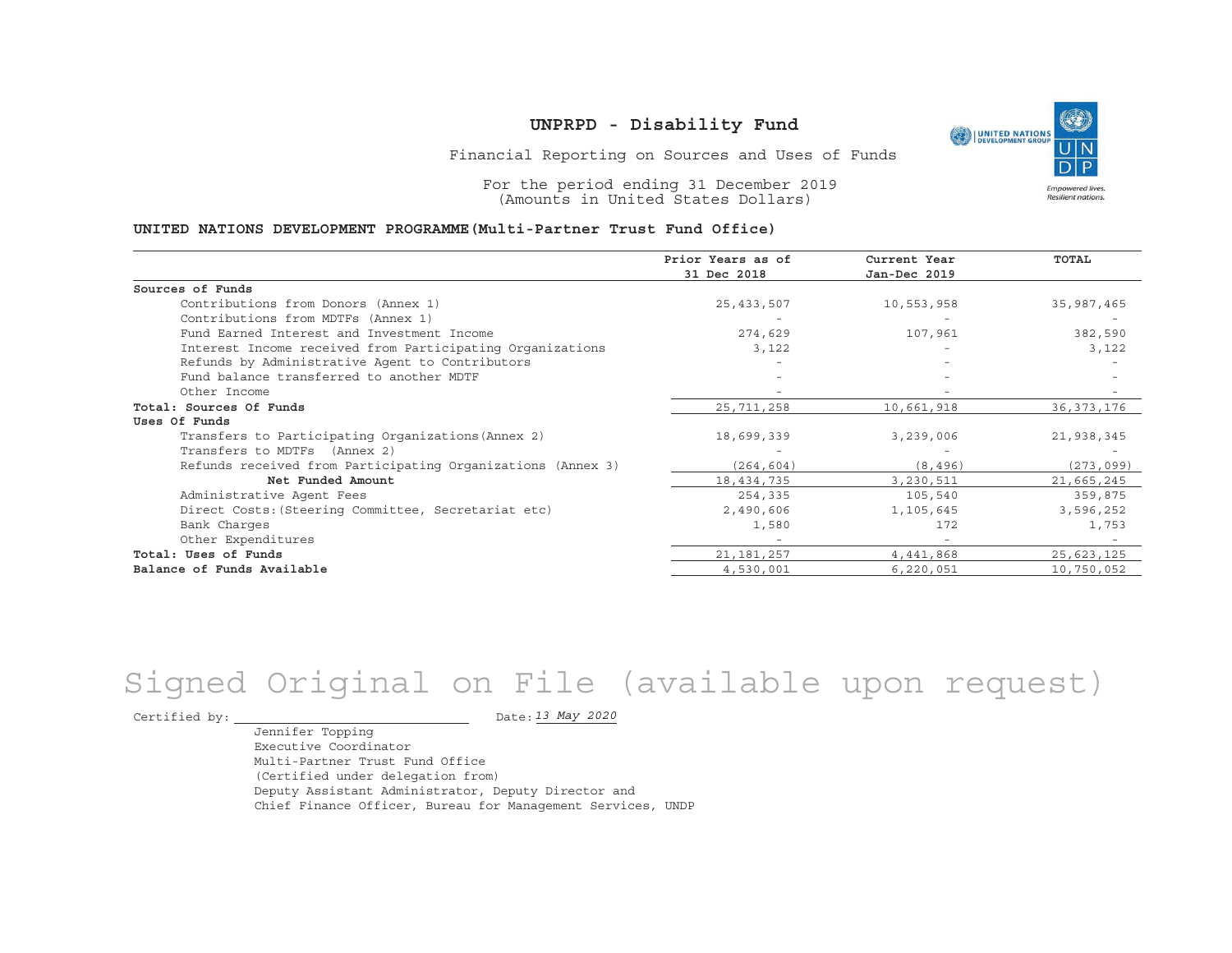

Financial Reporting on Sources and Uses of Funds

For the period ending 31 December 2019 (Amounts in United States Dollars)

### **UNITED NATIONS DEVELOPMENT PROGRAMME(Multi-Partner Trust Fund Office)**

#### **Annex - 1: Contributions**

|                                | Prior Years as of | Current Year             | TOTAL      |
|--------------------------------|-------------------|--------------------------|------------|
|                                | 31 Dec 2018       | Jan-Dec 2019             |            |
| From Contributors              |                   |                          |            |
| Australian Agency for Int'l De | 4,182,600         | $\overline{\phantom{0}}$ | 4,182,600  |
| DEPARTMENT FOR INT'L DEVELOPME | 3,321,377         | 2,692,086                | 6,013,463  |
| GOVERNMENT OF AUSTRALIA        | 3,823,840         | 1,609,770                | 5,433,610  |
| GOVERNMENT OF CYPRUS           | 5,160             | $\overline{\phantom{0}}$ | 5,160      |
| GOVERNMENT OF FINLAND          | 11,740,279        | 2,229,448                | 13,969,727 |
| GOVERNMENT OF ISRAEL           | 35,000            | $\overline{\phantom{0}}$ | 35,000     |
| GOVERNMENT OF MEXICO           | 80,000            | $\overline{\phantom{0}}$ | 80,000     |
| GOVERNMENT OF NORWAY           | 1,473,423         | 1,147,303                | 2,620,726  |
| GOVERNMENT OF SPAIN            | 12,378            | $\overline{\phantom{0}}$ | 12,378     |
| GOVERNMENT OF SWEDEN           | 759,450           | $\overline{\phantom{0}}$ | 759,450    |
| SWEDISH INT'L DEVELOPMENT COOP |                   | 2,875,351                | 2,875,351  |
| Total: Contributions           | 25, 433, 507      | 10,553,958               | 35,987,465 |

Signed Original on File (available upon request)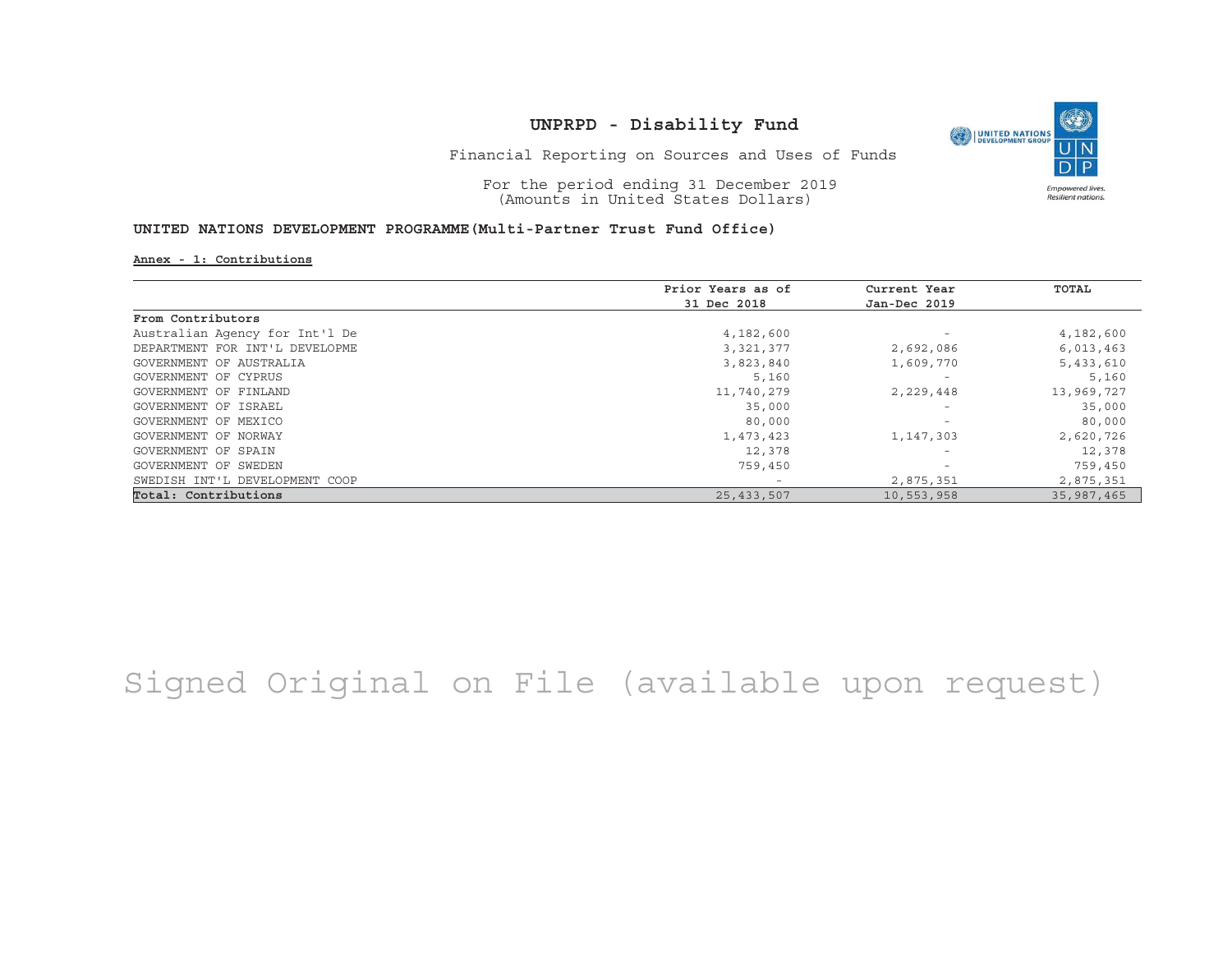

Financial Reporting on Sources and Uses of Funds

For the period ending 31 December 2019 (Amounts in United States Dollars)

#### **UNITED NATIONS DEVELOPMENT PROGRAMME(Multi-Partner Trust Fund Office)**

**Annex - 2: Transfers**

|                                | Prior Years as of        | Current Year                    | TOTAL      |
|--------------------------------|--------------------------|---------------------------------|------------|
|                                | 31 Dec 2018              | Jan-Dec 2019                    |            |
| To Participating Organizations |                          |                                 |            |
| EOSG                           | $\overline{\phantom{a}}$ | 1,049,850                       | 1,049,850  |
| ILO                            | 2,457,680                | 589,590                         | 3,047,270  |
| OHCHR                          | 1,248,550                | $\overline{\phantom{0}}$        | 1,248,550  |
| PAHO/WHO                       | 87,500                   | 101,757                         | 189,257    |
| <b>UNDESA</b>                  | 53,500                   | $\hspace{0.1mm}-\hspace{0.1mm}$ | 53,500     |
| <b>UNDP</b>                    | 7,198,080                | 1,505,621                       | 8,703,701  |
| UNESCO                         | 1,490,612                | 345,985                         | 1,836,597  |
| UNFPA                          | 1,307,674                | 90,935                          | 1,398,609  |
| UNICEF                         | 4,296,194                | 660,913                         | 4,957,107  |
| <b>UNWOMEN</b>                 | 1,219,412                | $\overline{\phantom{m}}$        | 1,219,412  |
| WHO                            | 1,830,743                | $\overline{\phantom{a}}$        | 1,830,743  |
| Total Transfers                | 21,189,945               | 4,344,651                       | 25,534,597 |

Signed Original on File (available upon request)